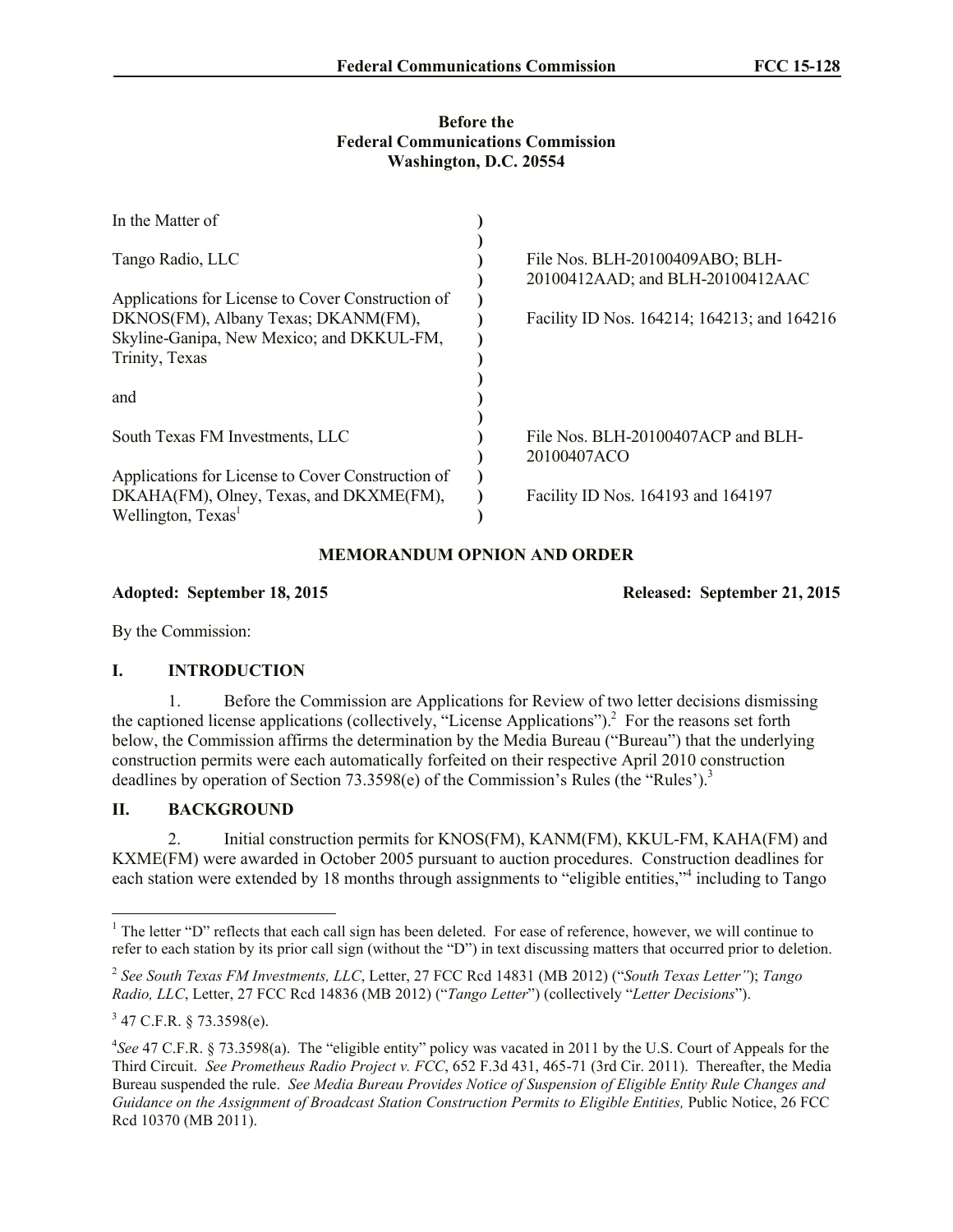Radio, LLC ("Tango"), which acquired the KNOS(FM), KANM(FM) and KKUL-FM construction permits on October 10, 2008. Each Tango permit specified an extended construction deadline and a license application filing deadline of April  $10$ ,  $2010$ .<sup>5</sup> South Texas FM Investments, LLC ("South Texas"), also an eligible entity, acquired the KAHA(FM) and KXME(FM) construction permits on September 16, 2008; each permit specified an extended construction deadline and a license application filing deadline of April 7, 2010.  $\overline{a}$  Tango, South Texas (collectively "Applicants") and the prior holder of the KAHA(FM) and KXME(FM) construction permits are closely held entities in which related family members hold (or held) ownership interests.<sup>7</sup> We consolidate these factually similar cases and substantially identical applications for review for joint consideration.

3. The Applicants acknowledged that they filed incomplete license applications on their respective construction/filing deadlines. The subsequent history of each license application is set forth in the underlying Bureau decisions. To summarize briefly, the Bureau returned each of the License Applications as defective and, accordingly, unacceptable due to each Applicant's failure to demonstrate the satisfaction of a number of Special Operating Conditions set forth on the respective construction permits.<sup>8</sup> The staff also denied requests for waiver of the main studio rule contained in each License Application and returned the License Applications also due to the Applicants' admitted failure to construct main studios by the construction deadline.<sup>9</sup> The Applicants filed Petitions for Reconsideration, together with amendments purportedly containing the requested information concerning the operating conditions. Each amendment also changed the answer to Question III(5) of FCC Form 302-FM, the license application form, concerning main studio location from "no" to "yes," thereby certifying that the Applicants had completed construction of a Rule-compliant main studio for each station subsequent to the filing of the License Applications. The Bureau reinstated each of the License Applications for further consideration, but in each case found, after reviewing each Applicant's showing, that the amendments were insufficient to demonstrate construction in accordance with the permit conditions; they did not, for example, provide sufficient RF information. The License Applications remained incomplete despite repeated staff requests for curative amendments and, with regard to each application, the filing of three subsequent deficient amendments.<sup>10</sup> In an early January 2011 telephone conversation with counsel, the Bureau set a deadline of January 30, 2011, for providing the information. On February 3, 2011, after the filing deadline had passed, the Applicants' counsel requested an extension of time, until "no later than

<sup>8</sup> The applications lacked proof of performance for directional antennas, antenna installation certifications, and radiofrequency ("RF") exposure measurements. *See South Texas Letter,* 27 FCC Rcd at 14832-33; *Tango Letter,* 27 FCC Rcd at 14837-39.

 5 *See* File Nos. BAPH-20080808ACQ; BAPH-20080808ACR; BAPH-20080808ACT.

<sup>6</sup> *See* File No. BAPH-20080725ACO; BAPH-20080725ACR. We will refer to the Tango and South Texas construction permits collectively as "Construction Permits."

 $<sup>7</sup>$  James Falcon assigned the KAHA(FM) and KXME(FM) permits to South Texas, of which his uncle, Eugenio</sup> Falcon, Jr., is 20 percent owner. Dr. Antonio Falcon, brother of Eugenio Falcon, Jr. and father of James Falcon is 100 percent owner of Tango, permittee of KNOS(FM), KANM(FM) and KKUL-FM. Although these family relationships do not establish any common attributable interests, the actions of the two companies, which used the same engineering and legal consultants, are very similar and best considered together.

<sup>9</sup> *See* 47 C.F.R. § 73.1125. *See, e.g.,* File No. BLH-20100407ACO, Exhibit 6 (stating with respect to KXME(FM) that, "Due to limited time to build the station, we were unable to establish a main studio location. Therefore, we hereby request a temporary waiver of the main studio requirements.")

<sup>&</sup>lt;sup>10</sup> Tango and South Texas submitted amendments with their respective Petitions for Reconsideration during June and July 2010. Tango further amended each of its applications and South Texas further amended the KXME application on July 26, 2010, November 12, 2010, and November 30, 2010. *See Tango Letter,* 27 FCC Rcd at 14837-40; *South Texas Letter,* 27 FCC Rcd at 14833-34. South Texas amended the KAHA application on August 18, 2010, November 12, 2010, and November 30, 2010. *South Texas Letter,* 27 FCC Rcd at 14832.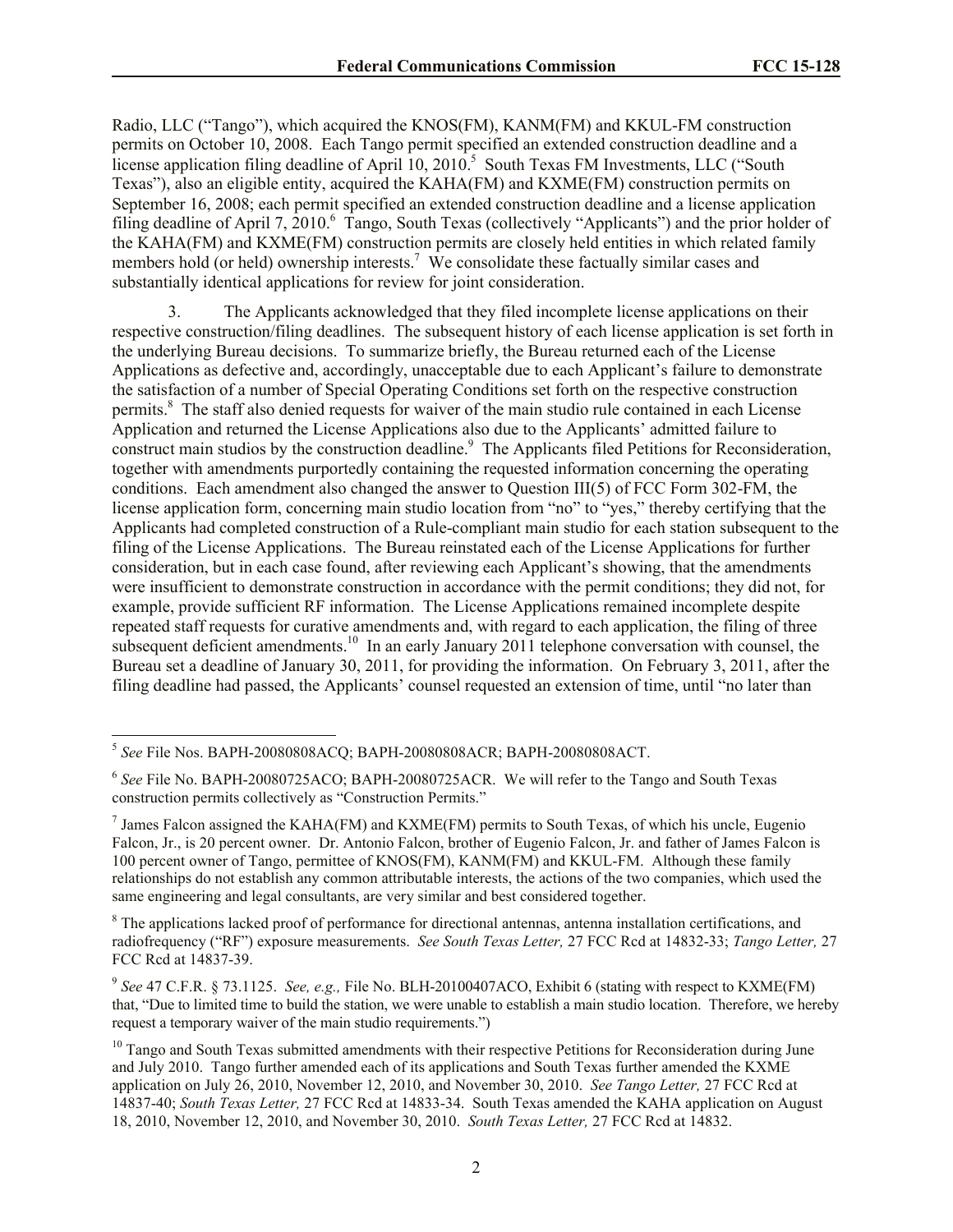during the last week of February."<sup>11</sup> The Bureau did not act on that belated request. On February 24, 2011, the Bureau dismissed the License Applications for failure to prosecute pursuant to Sections 0.283 and 73.3568(a)(1) of the Rules and also noted that the construction permits had expired by operation of law on their respective construction deadlines.

4. On March 17 and March 18, 2011, the Applicants filed Petitions for Reconsideration of the dismissals and amendments purporting to provide the requested information.<sup>12</sup> The November 28, 2012 Letter Decisions declined to consider the untimely amendments and denied reconsideration due to the Applicants' failure to submit the requested curative amendments during the nearly eleven months between the initial License Application filings and their dismissal. The Applicants filed the instant Applications for Review on December 28, 2012. While not a basis for the Letter Decisions or Applications for Review, we note that, as discussed below, after the Applicants had filed the License Applications, the Commission's Enforcement Bureau ("EB") visited each of the transmitter sites of the five allegedly constructed stations in either 2010 or 2011, and found no evidence of construction or signal transmission at any of the sites.<sup>13</sup>

## **III. DISCUSSION**

5. **Decision Below.** An Application for Review must establish that Bureau actions either: (i) conflicted with statute, regulation, case precedent or Commission policy; (ii) involved a question of law or policy not previously resolved by the Commission; (iii) involved precedent or policy that should be overturned or revised; (iv) made an erroneous finding as to an important fact; or (v) made a prejudicial procedural error.<sup>14</sup> The Commission will not consider matters raised in an Application for Review upon which the Bureau had no opportunity to pass.<sup>15</sup> Accordingly, we dismiss the following new arguments not presented to the Bureau: (1) that refusal to consider the proffered March 2011 amendments violated a Commission policy allowing liberal corrective amendments post-auction; (2) that dismissal prevents the public's receipt of service from minority broadcasters; and (3) that dismissal effectuates an impermissible taking in violation of the Applicants' constitutional due process rights. <sup>16</sup> The Applicants admit that their License Applications, as of the respective construction deadlines, did not contain all of the showings necessary to satisfy the Special Operating Conditions on the permits,<sup>17</sup> and that, by those deadlines, they had failed to construct studios for the stations, in violation of Section 73.1125 of the Rules.<sup>18</sup> Having reviewed the record of this proceeding, we uphold the *Bureau Decisions* to the extent they find that, due to these failings by the Applicants, the permits were automatically forfeited as of their respective

<sup>13</sup> We do not take enforcement action in this case because the factual record is not fully developed.

 $14$  47 C.F.R. § 1.115(b)(2).

l

<sup>15</sup> *Id.* at § 1.115(c). *See BDPCS, Inc. v. FCC,* 351 F.3d 1177, 1184 (D.C. Cir. 2003).

<sup>18</sup> 47 C.F.R. §73.1125.

<sup>&</sup>lt;sup>11</sup> Letter from Dan J. Alpert, Esq. to Marlene Dortch, Secretary, FCC (dated Feb. 3, 2011).

<sup>&</sup>lt;sup>12</sup> Although Applicants argue that the License Applications are now complete, even the March 2011 amendments do not demonstrate appropriate RF precautions. Photos provided by the Applicants showed signs warning of the presence of ionizing radioactive material (the type used at nuclear power plants and likely to cause public alarm) rather than RF radiation, which is a non-ionizing radiation subject to different standards and requirements.

<sup>&</sup>lt;sup>16</sup> South Texas Application for Review at 12–14, 17; Tango Application for Review at 14-16, 19. The Applicants stated that their authorizations originated from auctions but had not argued that this history provided any basis for additional amendments. Applicants now raise that argument anew, along with a constitutional theory involving taking of property. We dismiss these arguments, upon which the Bureau had no opportunity to pass. *See* 47 C.F.R.  $§ 1.115(c).$ 

<sup>&</sup>lt;sup>17</sup> Tango Application for Review at 2-5, South Texas Application for Review at 2-3.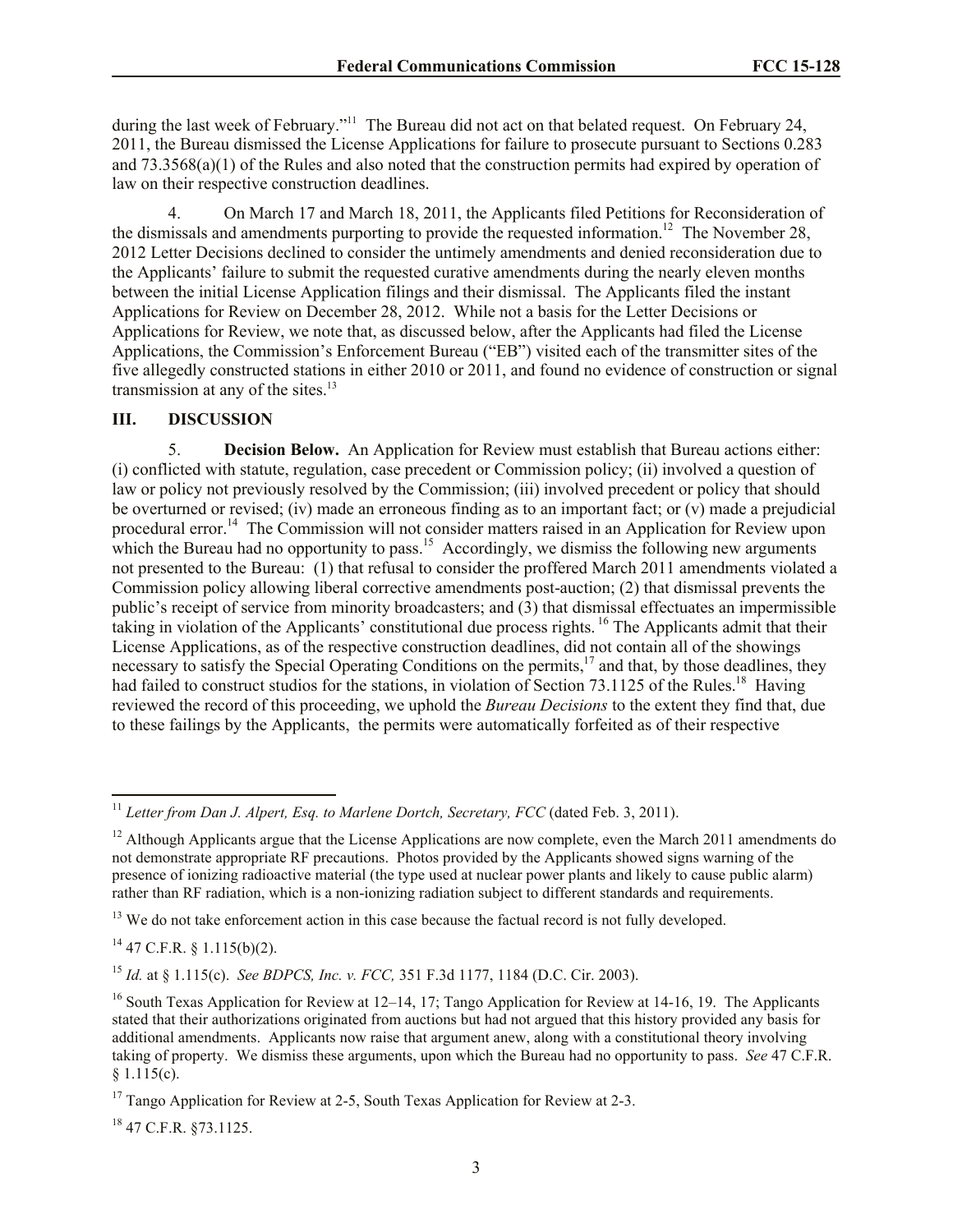construction deadlines pursuant to 47 C.F.R. § 73.3598(e) and therefore the License Applications were moot.<sup>19</sup>

6. **Failure to Timely Construct.** We agree with the Bureau that the Construction Permits have been automatically forfeited. The Bureau noted such forfeiture in 2010 when it returned each of the License Applications as defective and, in the *Letter Decisions* now under review, mentioned forfeiture within the ordering clauses. In the interest of a complete record, we will more fully explain the basis for the finding of forfeiture. All broadcast permittees must, by the construction deadline specified in each construction permit: (1) build in accordance with all terms of the construction permit, and (2) file a license application demonstrating proper construction.<sup>20</sup> Parties cannot file defective license applications as mere placeholders.<sup>21</sup> This policy squarely applies here, where the Applicants neither completed construction, satisfied all permit conditions, nor established a basis for additional construction time by the respective deadlines. The Applicants' attempted use of the corrective amendment process to extend their construction deadlines is inappropriate and inconsistent with the Commission's goals of prompt initiation of service and spectrum efficiency.<sup>22</sup> We direct the Bureau to reject any such attempts in the future and to consistently enforce Section 73.3598(e) of the Rules.

7. **Temporary Facilities.** It appears likely, based on evidence contained in agency records but not at issue in the *Letter Decisions*, that this case involves construction of temporary facilities that were removed shortly after each respective the License Application was filed. EB field agents visited the four Texas transmitter sites in October 2010 and the New Mexico site in May 2011. At a time when the Applicants were not being fully responsive to the Bureau's requests for operational measurements and photos, EB photographs of each location showed vacant fields with neither broadcast towers, transmission systems, nor studio facilities.<sup>23</sup> The agents monitored the stations' respective frequencies but heard no transmissions. When, as in the case of KKUL-FM, there were non-broadcast antenna structures at other coordinates in the general vicinity, the agents determined that Applicants had no agreement to use those structures.<sup>24</sup> With regard to KKUL-FM, the agents also spoke with the owner of a business on adjacent property. The business owner recalled that in approximately August 2010, two men parked on the side of

l

 $19$  In light of this holding, we need not address the Applicants' arguments concerning the merits of the Bureau's dismissal of the License Applications due to the Applicants' failure to prosecute them, in violation of Section 73.3568(a)(1) of the Rules. 47 C.F.R. § 73.3568(a)(1).

<sup>&</sup>lt;sup>20</sup> 47 C.F.R. § 73.3598(a) and (e). Section 73.3598(e) provides: "[a]ny construction permit for which construction has not been completed and for which an application for license has not been filed, shall be automatically forfeited upon expiration without any further affirmative cancellation by the Commission." 47 C.F.R. § 73.3598(e).

<sup>21</sup> *See Aerco Broadcasting Corp.,* Memorandum Opinion and Order, 18 FCC Rcd 24417, 24419-20 (2003).

<sup>&</sup>lt;sup>22</sup> The Commission's deadlines minimize spectrum warehousing by those who do not have the intent or foresight to ensure the prompt conclusion of construction and initiation of service. *Streamlining of Mass Media Applications, Rules, and Processes*, Memorandum Opinion and Order, 14 FCC Rcd 17525, 17539 (1999) ("*Streamlining*"). Where one has not timely constructed or met a permit condition, the timing defect cannot be cured but, rather, one must ask for and justify more time, demonstrating that the failure was the result of a limited number of types of specified causes not under the control of the permittee. *See* 47 C.F.R. § 73.3598(a) and (b); *Streamlining,* 14 FCC Rcd at 17541. Contractor problems such as those claimed by the Applicants are not a basis for additional time. *See Wendell & Associates,* 17 FCC Rcd at 18580-81.

<sup>23</sup> *See* File No. EB-10-HU-0066, KKUL-FM (EB Houston Oct. 6, 2010) at 1 ("KKUL-FM Report"); File No. EB-11-HU-0089, DKKUL-FM (EB Houston Oct. 19, 2010); File No. EB-19-DL-0093, KNOS(FM) (EB Dallas Oct. 6, 2010); File No. EB-10-DL-0091, KXME(FM) (EB Dallas Oct. 18, 2010); File No. EB-10-DL-0092, KAHA(FM) (EB Dallas Oct. 6, 2010); DKANM(FM) Report (EB San Diego May 27, 2011).

<sup>&</sup>lt;sup>24</sup> See KKUL-FM Report at 1. The owner of the tower structure closest to KKUL-FM (about 1400 feet north) stated that it had no agreement with Tango to allow broadcast use.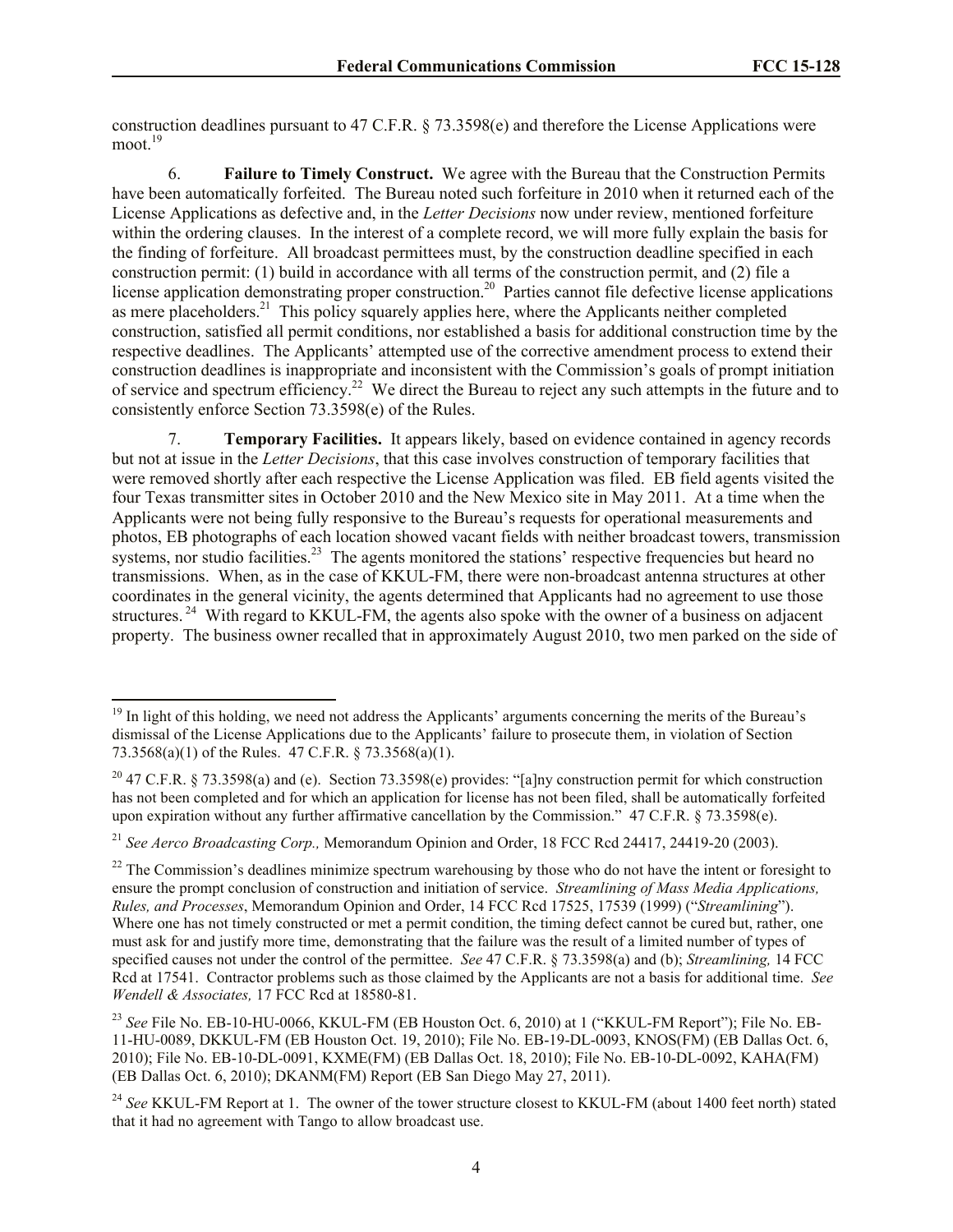the road about a hundred feet from KKUL-FM's specified location and erected a small temporary tower.<sup>25</sup> This person stated that he approached the men and was told they were setting up a temporary station on 98.1 MHz (the authorized frequency of KKUL-FM).<sup>26</sup> He stated that he listened to the station for about three hours until the men lowered the antenna and drove away.<sup>27</sup> At no time did the Applicants disclose the temporary nature of their construction to the Bureau. The Applicants were not present during the site visits; the agency did not discuss its findings with them or request a response.

8. It appears that some permittees, such as Applicants here, are attempting to circumvent our construction deadlines by erecting facilities, conforming or otherwise, with or without the site owner's permission, *temporarily* — long enough only to file a license application before the underlying construction permit expires. We take this opportunity to caution all permittees that they may not rely on temporarily constructed facilities to satisfy construction requirements and that construction permits associated with temporarily constructed facilities are subject to automatic forfeiture pursuant to Section 73.3598(e) of the Rules.<sup>28</sup> We also caution license applicants that false certification of construction, or failure to update license applications to report removal of temporary facilities, will be grounds for enforcement action.<sup>29</sup>

#### **IV. ORDERING CLAUSES**

l

9. Accordingly, IT IS ORDERED that pursuant to authority granted by section  $5(c)(5)$  of the Communications Act of 1934, as amended, 47 U.S.C.  $\S$  155(c)(5), and sections 1.115(c) and 1.115(g) of the Commission's rules, 47 C.F.R. § 1.115(c) and 47 C.F.R. § 1.115(g), that the Application for Review filed by Tango Radio, LLC (File Nos. BLH-20100409ABO, BLH-20100412AAD, and BLH-20100412AAC) concerning dismissal of applications filed by for licenses to cover construction of stations DKNOS(FM), Albany, Texas, DKANM(FM), Skyline-Ganipa, New Mexico, and DKKUL-FM, Trinity, Texas and the forfeiture of the underlying construction permits IS DISMISSED IN PART and DENIED IN PART.

<sup>&</sup>lt;sup>25</sup> The KKUL-FM construction permit specified effective radiated power of 5.3 kW and an antenna height of 87 meters above ground level, so operation with a small temporary antenna clearly would not match the authorized facilities, even if a studio had been constructed and fencing and signage to limit RF exposure were in place. *See, e.g., Great Lakes*, 24 FCC Rcd at 8243-53.

<sup>&</sup>lt;sup>26</sup> KKUL-FM Report at 1. The businessman's recitation of what he was told by the men erecting the tower constitutes hearsay, but it is corroborated by other details of his statement to the field agents, including his report of listening to the temporary station on the specified frequency. Accordingly, we find it to be sufficiently reliable to be considered as admissible evidence. *See, e.g., Southwest Georgia Project for Community Educ., Inc.,* Letter, 26 FCC Rcd 6020, 6024 n.28 (MB 2011).

<sup>27</sup> *See* KKUL-FM Report at 1. Similarly, EB found no antenna, fencing, or studio at the KANM site, a roadside intersection on Native American land. There was no indication that the tribal government ever approved a broadcast station on its land. The terrain and vegetation that EB found at the KANM site in May 2011 did not match the photos submitted by Tango in its March 2011 amendment, with differences that went beyond what one might expect during different seasons.

<sup>&</sup>lt;sup>28</sup> As the Bureau recently recognized in another case of temporary construction, the Commission has stated that "implicit in the filing of any facility application is that the applicant stands 'ready, willing, and able' to construct *and operate* as proposed." *See KCIY(FM), Helendale, CA,* Letter, 30 FCC Rcd 4898, 4901 (MB 2015), citing *Pathfinder Communications Corporation*, Memorandum Opinion and Order, 18 FCC Rcd 9272, 9279 (2003).

<sup>29</sup> *See* 47 C.F.R. § 1.65; *Lazer Licenses, LLC.,* Memorandum Opinion and Order, 30 FCC Rcd 6357 (MB 2015) (putting future applicants on notice that Section 1.65 requires prompt notification if they dismantle or take a station off the air while seeking a license to cover and that failure to do so raises lack of candor issues). *See also William L. Zawila*, Order to Show Cause, Notice of Opportunity for Hearing, and Hearing Designation Order, 18 FCC Rcd 14938, 14964 (2003) (motive present to misrepresent completion of construction).